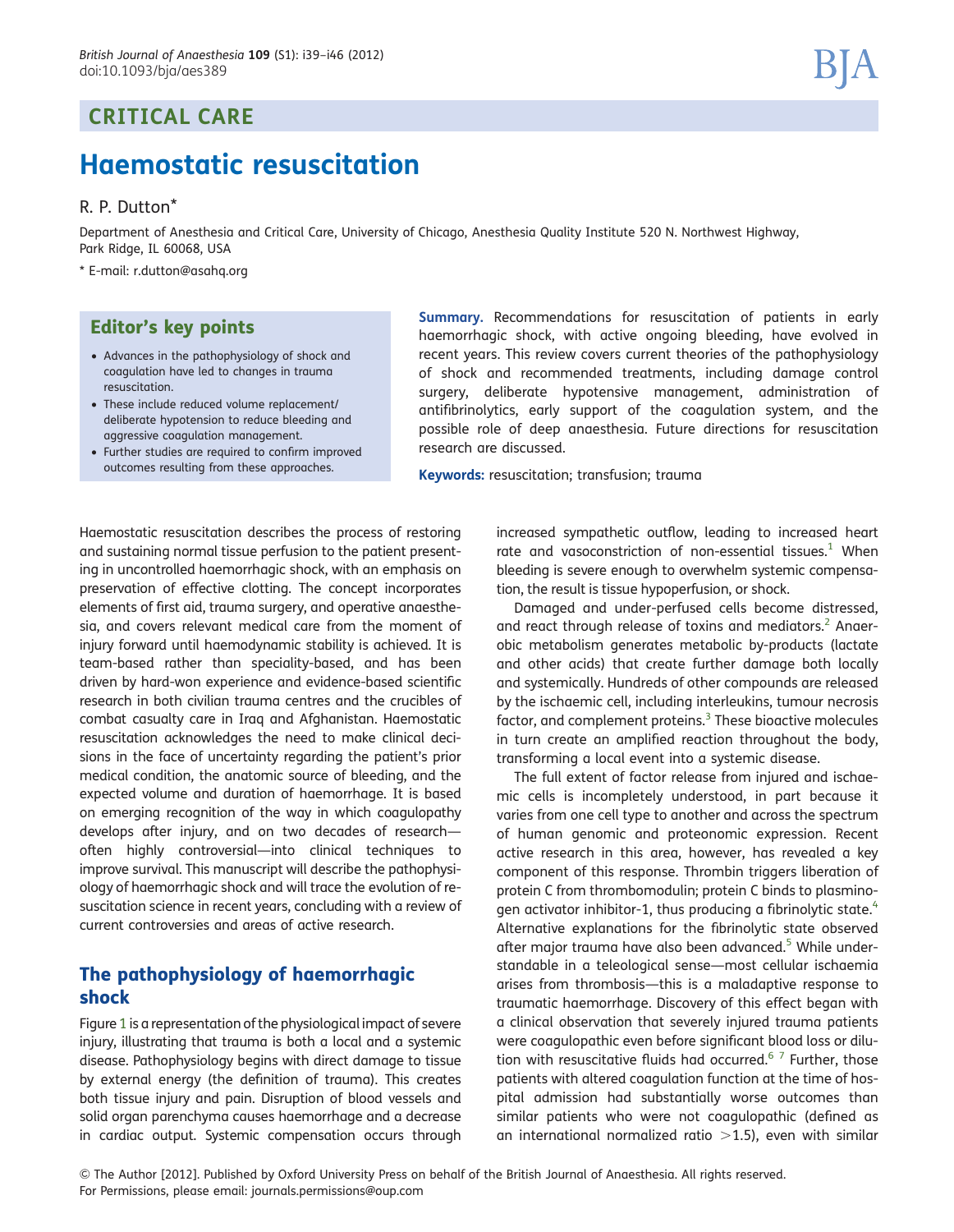<span id="page-1-0"></span>

Fig 1 The pathophysiology of haemorrhagic shock.

degrees of injury (Fig. [2](#page-2-0)).<sup>78</sup> Whether this finding represents differences in blood loss at the time of admission or a genetic predisposition to mortality after trauma is unknown, but is an important question for future study.

In any case, coagulopathy leads to increased haemorrhage and thus progression of ischaemia, causing further cellular injury in a downward spiral that will lead to death from exsanguination if not interrupted. Consumption of available clotting factor and platelet reserves, serum acidosis, and systemic hypothermia will contribute to the 'bloody vicious cycle' of bleeding, coagulopathy, and further bleeding.<sup>9</sup> Medical care itself contributes an iatrogenic component to the pathophysiology of acute haemorrhage. Traditional thinking about resuscitation, based on animal models of controlled haemorrhage developed in the 1950s, emphasized the importance of fluid volume administration, $10$  even though clinical data suggested that administering fluids during uncontrolled haemorrhage was associated with increased bleeding.<sup>11</sup> This is largely a mechanical phenomenon: increased fluid volume increases cardiac output through the Frank–Starling relationship, leading to increased arterial pressure. Increased pressure forces more fluid out of the damaged circulation, and 'washes away' early extra-vascular clots. $^{12}$  Other effects are more subtle. Asanguineous resuscitation fluids—isotonic crystalloids and non-blood colloids—dilute the concentration of red cells, clotting factors, and platelets. $12$  Exogenous fluids are likely to be cooler than body temperature, contributing to hypothermia. Rapid administration of crystalloids damages the endothelial glycocalyx, leading to increased extravasation. $^{13}$  $^{13}$  $^{13}$  Research also suggests that crystalloids may have pro-inflammatory side-effects.<sup>[14](#page-6-0)</sup>

Death from haemorrhagic shock occurs via one of the two common pathways. Acute exsanguination occurs early after injury and is largely the result of anatomically uncorrectable lesions. Death arises from failure of the cardiovascular system to maintain minimal cardiac output. Subacute death occurs when anatomic control is obtained—preserving cerebral and coronary perfusion short of acute failure—but the cumulative burden of ischaemia proves lethal.<sup>[15](#page-6-0)</sup> This is the patient who survives initial surgery and resuscitation only to die days, weeks, or even months later as the result of multiple organ system failure. Acute lung injury is common after severe trauma, as the combined result of direct pulmonary injury, aspiration, massive transfusion, ischaemia, and systemic inflammation. Pulmonary failure may be followed by acute renal failure, gut dysfunction, and immune system compromise, leading to serial septic episodes and episodic haemodynamic instability until intensive care is no longer effective.

#### Goals of early resuscitation

Early resuscitation is defined as medical care provided from the moment of injury until definitive anatomic control of haemorrhage is achieved, typically through surgery or angio-graphic embolization.<sup>[16](#page-6-0)</sup> Early resuscitation is characterized by uncertainty as to the source of bleeding, the quantity of blood lost, and the anticipated duration of haemorrhage. While the goal of resuscitation in general is to restore normal systemic oxygen delivery, during early resuscitation the advantage of reducing ischaemia must be weighed against the iatrogenic prolongation of haemorrhage which was outlined above.

During active haemorrhage, clinical goals have shifted from the traditional approach of rapid bolus fluid administration in an effort to normalize arterial pressure. A more nuanced approach is recommended, which attempts to preserve and support coagulation while providing the least cardiac output necessary to sustain vital organ function. Because the threshold of lethal (or organ specific) ischaemia is heterogeneous across the population, early resuscitation requires substantial clinical judgement and experience, and management recommendations are guidelines rather than definitive standards of care.

Table [1](#page-2-0) shows the major components of haemostatic resuscitation and the approximate level of evidence in support of each recommendation. Each of these components is discussed in detail below. Once bleeding is definitively controlled by surgery, angiography, or the passage of time the goals for resuscitation become simpler. The goal of late resuscitation is to restore adequate cardiac output, while facilitating stabilization of vital signs, laboratory values, and blood composition. Further fluid therapy after the resolution of haemorrhage should be guided by monitors and measures, including invasive or non-invasive assessments of cardiac output and tissue perfusion, and serial assessment of arterial blood gases and serum lactate.<sup>[17](#page-6-0)</sup> It is worth noting that many previously healthy trauma patients will achieve normal vital signs after haemorrhage while still being substantially under-perfused. This phenomenon, known as occult hypoperfusion, creates the potential for ongoing ischaemic injury if it is not recognized by more advanced laboratory or diagnostic monitoring.<sup>[18](#page-6-0)</sup>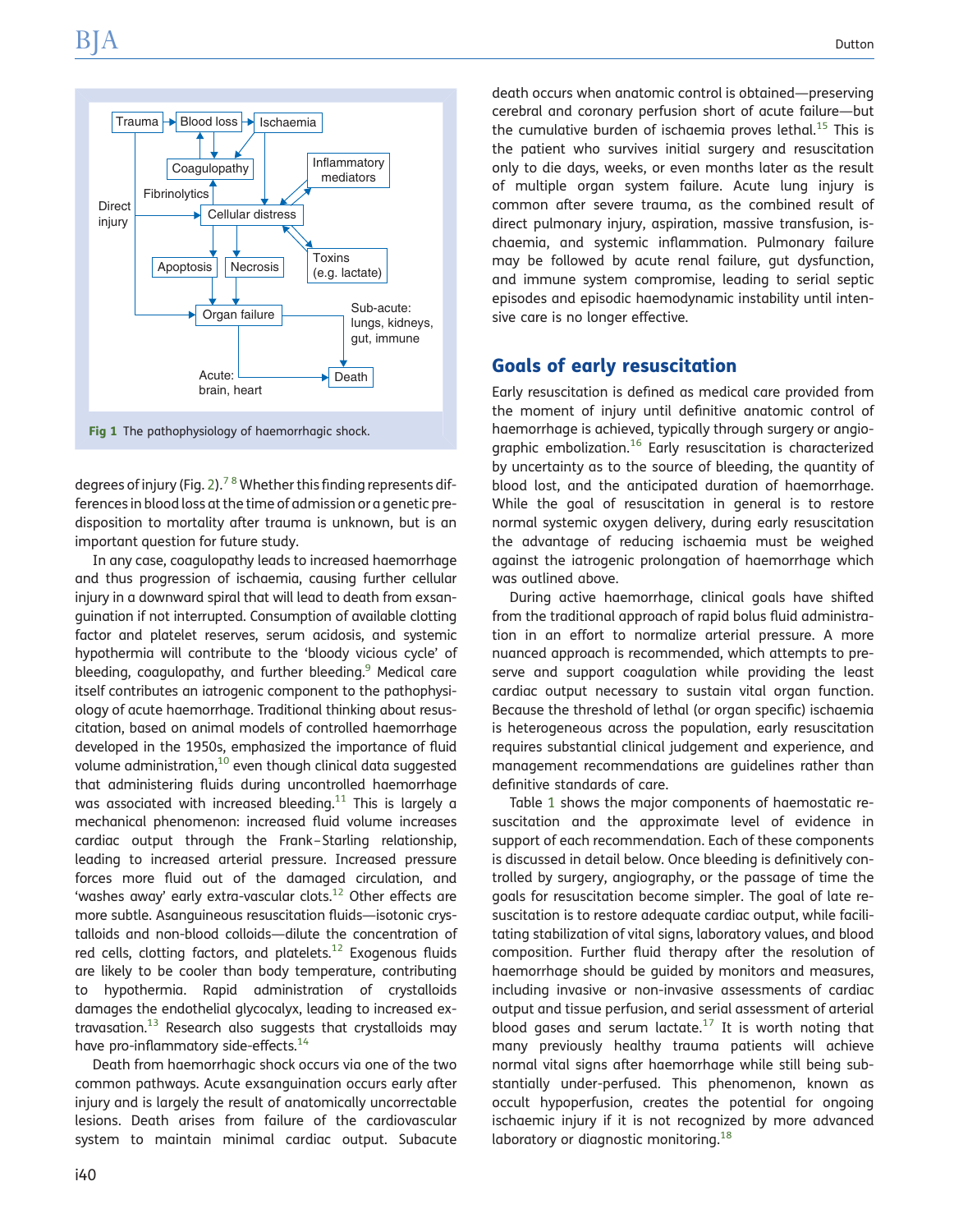<span id="page-2-0"></span>

Fig 2 Hospital mortality as a function of injury severity and coagulation status at the time of trauma centre admission. INR, international normalized ratio; ISS, injury severity score. Reproduced with permission from Hess and colleagues.<sup>[7](#page-6-0)</sup>

#### Table 1 Elements of haemostatic resuscitation, and level of evidence in support

| Recommendation                          | Evidence                                                                         |
|-----------------------------------------|----------------------------------------------------------------------------------|
| Expedited anatomic<br>control           | Strong; widely accepted                                                          |
| Deliberate hypotension                  | Several prospective trials; widely<br>accepted                                   |
| Early support of<br>coagulation         |                                                                                  |
| Antifibrinolytic therapy                | One large prospective trial, several<br>smaller studies; an emerging<br>standard |
| Early use of plasma<br>and platelets    | Controversial; variable application in<br>clinical practice                      |
| Vasodilation with<br>anaesthetic agents | Theory only—minimal clinical data                                                |

# Expedited 'damage control' surgery

The concept of damage control is adopted from the US Navy, which espoused the theory that response to catastrophe should be prioritized to keeping the ship afloat. In medical terms, this means a hierarchy of resuscitative efforts aimed at keeping the patient alive long enough to reach the next level of care. For pre-hospital care, especially in the military, there has been an increased focus on early control of exsanguinating haemorrhage and more widespread use of arterial tourniquets.[19](#page-6-0) In the operating theatre, this theory dictates that initial surgery on a haemodynamically unstable, actively bleeding trauma patient should be focused on anatomic control of bleeding, with repair of less significant or timecritical procedures deferred until resuscitation is com-pleted.<sup>[20](#page-6-0)</sup> The patient undergoing exploratory laparotomy, for example, will have wide abdominal exposure, packing, ligation of bleeding vessels, and rapid excision of badly damaged solid organs. Bowel injuries will be managed by stapler control of contamination, without attempted reconstruction. Definitive closure will be deferred in favour of packing and temporary coverage with a sterile drape. Associated long-bone or pelvic fractures will be externally stabilized. $21$  Once haemostasis is achieved, the patient is transferred to the intensive care unit for completion of resuscitation. Damage control is intended to minimize operating theatre time, minimize ongoing fluid administration, and preserve normothermia, thus reducing the secondary surgical and inflammatory insult that would arise from extensive bowel or soft-tissue reconstruction, orthopaedic manipulation, or other less essential procedures.

The value of rapid control of ongoing haemorrhage has substantial face validity, and is not controversial. The damage control approach has been studied a number of times and found to be beneficial. $^{22}$  $^{22}$  $^{22}$  While details vary from patient to patient and institution to institution, the overall philosophy is widely accepted and applied in both military and civilian care. For the anaesthesiologist, the value of expediting surgery is likely to outweigh normal considerations for elective surgery. Fasting time is not relevant because the risk of exsanguination or ischaemic organ failure is far greater than that of aspiration. Delaying surgery to obtain laboratory or radiological studies, await crossmatched blood products, or place invasive monitors is contraindicated. Instead, these activities should occur in parallel with the central activity of getting the patient to theatre and getting the surgery started.

# Deliberate hypotension

During active haemorrhage, any fluid administration which increases arterial pressure will also increase blood loss. This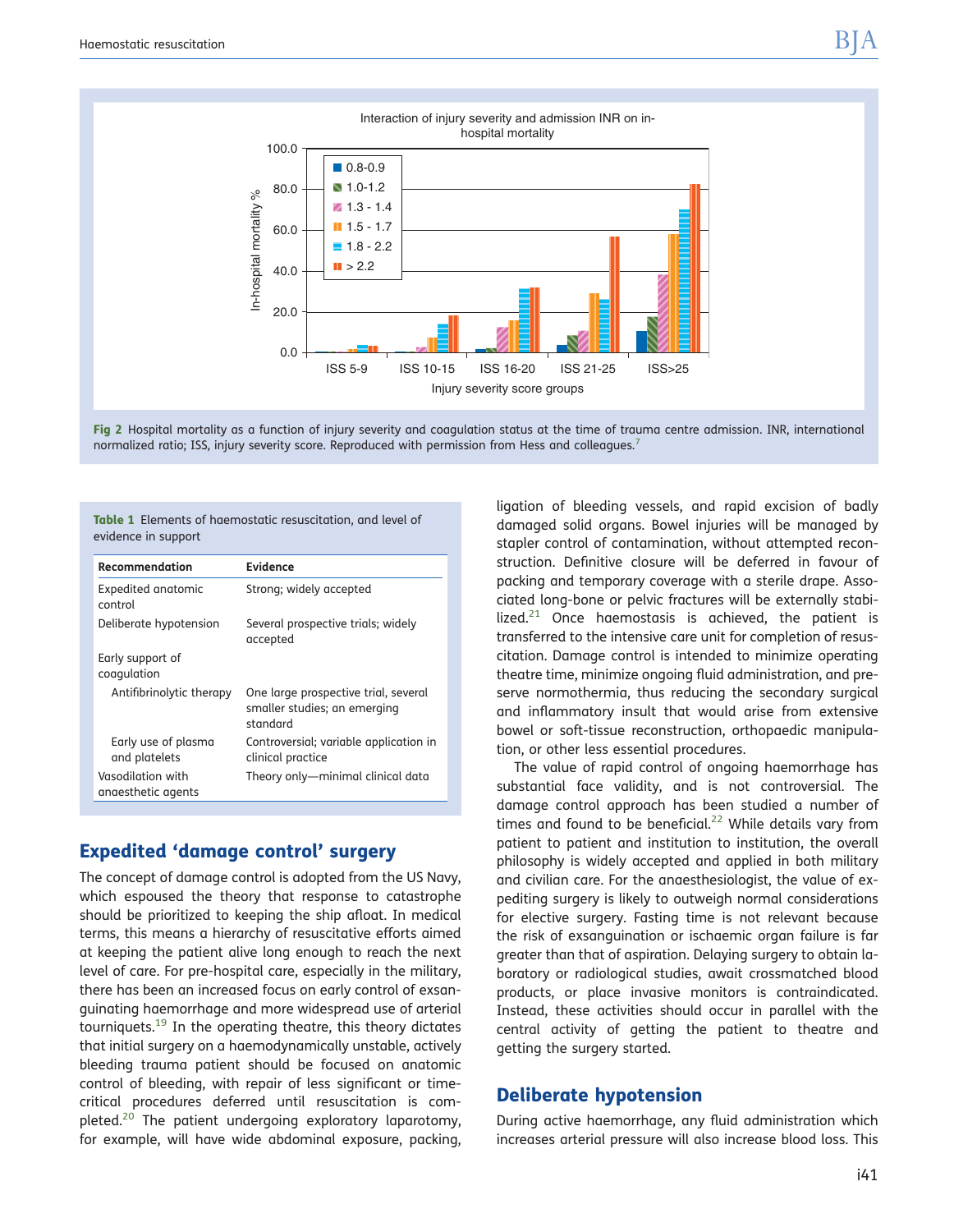was observed during the first widespread use of i.v. fluid therapy for resuscitation, in World War I. Dr Walter Cannon, a US Army surgeon, noted 'Injection of a fluid that will increase blood pressure has dangers in itself. ... If the pressure is raised before the surgeon is ready to check any bleeding that might take place, blood that is sorely needed may be lost'.<sup>[11](#page-6-0)</sup> There is more at work in this phenomenon than passive physics. Fluid administration leads to increased venous return to the heart, which increases myocardial wall tension and acts through the Frank –Starling law to increase cardiac output. Increased cardiac output reduces the reflex vasoconstriction of haemorrhagic shock, allowing increased blood flow into injured vascular beds. $^{23}$  Increased pressure will also disrupt and wash away the extraluminal clots which initially limit haemorrhage.<sup>12</sup> Any asanguineous fluid used for resuscitation will decrease blood viscosity and will dilute the concentration of clotting factors, red blood cells (RBCs), and platelets at the site of haemorrhage.

The distinction between controlled haemorrhage, as in the classic Wiggers model, and uncontrolled haemorrhage was first explored in animal models in the 1990s. Results from multiple resuscitation trials in pigs,  $24$   $23$  rats,  $25$  dogs,  $26$ and sheep<sup>27</sup> demonstrated that blood loss was reduced during hypotension. Survival was improved with resuscitation strategies that limited the amount of fluid administered or titrated it to a lower than normal mean arterial pressure. Attempting to achieve normotension during active haemorrhage consistently increased mortality[.28](#page-6-0)

Two prospective randomized human trials of deliberate hypotensive resuscitation were conducted in the 1990s, and a third is underway now. The first trial, a landmark in the history of resuscitation research, was published in 1994.<sup>[29](#page-6-0)</sup> Five hundred and ninety-eight hypotensive victims of penetrating thoracoabdominal trauma were randomized at the scene of injury to conventional fluid therapy or minimal fluid therapy during the pre-hospital and emergency department (ED) phases of care. The cohort given minimal fluid had a significant survival advantage (70% vs 62%,  $P=0.04$ ). A second trial randomized 110 hypotensive trauma patients to ED and operating theatre management targeted to a mean pressure of 60 vs 80 mm Hg until the definitive control of haemorrhage. $30$  There was no difference in survival between the groups. Preliminary results from the third trial, underway now, show a beneficial effect of limiting administered fluid.<sup>31</sup>

The majority of experimental evidence and clinical experience over the past two decades suggest that a lower than normal arterial pressure should be targeted during early resuscitation. Advantages include reduced bleeding, more rapid haemostasis, and better preservation of native coagulation. Disadvantages are a delay in reperfusion of ischaemic tissue and a prolonged state of shock. Questions remain about the safe duration of deliberate hypotension (e.g. during prolonged transport from a rural area) $32$  and about the risk:benefit relationship in high-risk patients (e.g. those with underlying cardiovascular disease, older age, or fresh traumatic brain injury). These patients are likely more vulnerable to ischaemic injury with low arterial pressure,  $33$ but these patients are also at greater risk from longer and more massive haemorrhage. The heterogeneous nature of traumatic injury makes it unlikely that specific human trials will be easy to accomplish, but the growth of trauma registry reporting may make observational inference possible in the near future.

# Support of coagulation

Profound and irreversible coagulopathy is a universal finding in trauma patients who die of exsanguination after reaching the trauma centre alive.<sup>[9](#page-6-0)</sup> Better understanding of the mechanisms involved, as described above, has led to resuscitation strategies emphasizing early support of coagulation. In practice, this means earlier and more aggressive transfusion of plasma, platelets, and factor concentrates. Clinicians now recognize that to be successful, transfusion therapy must often begin before a clear picture of the patient's injuries and physiology is available. This philosophy is reflected most clearly in the battlefield resuscitation algorithms now followed by both British<sup>34</sup> and American<sup>[35](#page-6-0)</sup> forces operating in Afghanistan, but elements of this approach have influ-enced civilian trauma practice as well.<sup>[36](#page-6-0)</sup> Care begins with control of any significant external haemorrhage. Direct pressure to the wound is the first approach—potentially supplemented by a haemostatic bandage—followed by tourniquet application when necessary and feasible. Arterial pressure is allowed to remain low as long as there is evidence of critical organ perfusion (i.e. mentation). Crystalloid or colloid fluid administration is minimized in favour of RBC and plasma administered in approximately equal quantities. An antifibrinolytic agent, typically tranexamic acid, is given as soon as potentially lethal haemorrhage is suspected.<sup>[37](#page-6-0)</sup>

Logistics are the key to early support of coagulation. The need to expedite delivery of RBC and plasma has led to development of massive transfusion protocols (MTPs) in most large trauma centres.<sup>[38](#page-6-0)</sup> These deliver set quantities of RBC. plasma, platelets, and sometimes adjuvant agents to the bedside, often in response to a single phone call or computerized order. Uncrossmatched type-O RBCs have an excellent safety record and are the resuscitation product of choice in any trauma patient in severe haemorrhagic shock.<sup>39</sup> Universal donor plasma is more difficult to provide because of the relative scarcity of type AB blood and the time required to thaw fresh-frozen units; a number of highvolume trauma centres have overcome this barrier by stock-piling plasma in liquid form.<sup>[40](#page-6-0)</sup> In military practice, it is possible to obtain fresh whole blood from available donors who have been pre-screened for viral disease, $41$  but this approach has not been replicated in civilian hospitals in the USA or Great Britain. Studies on the effectiveness of MTPs are almost uniformly positive; however, the data supporting their value are observational, and usually based on beforeand-after methodology in single centres. It makes good intuitive sense, however, that making blood products more readily available at the bedside will improve resuscitation.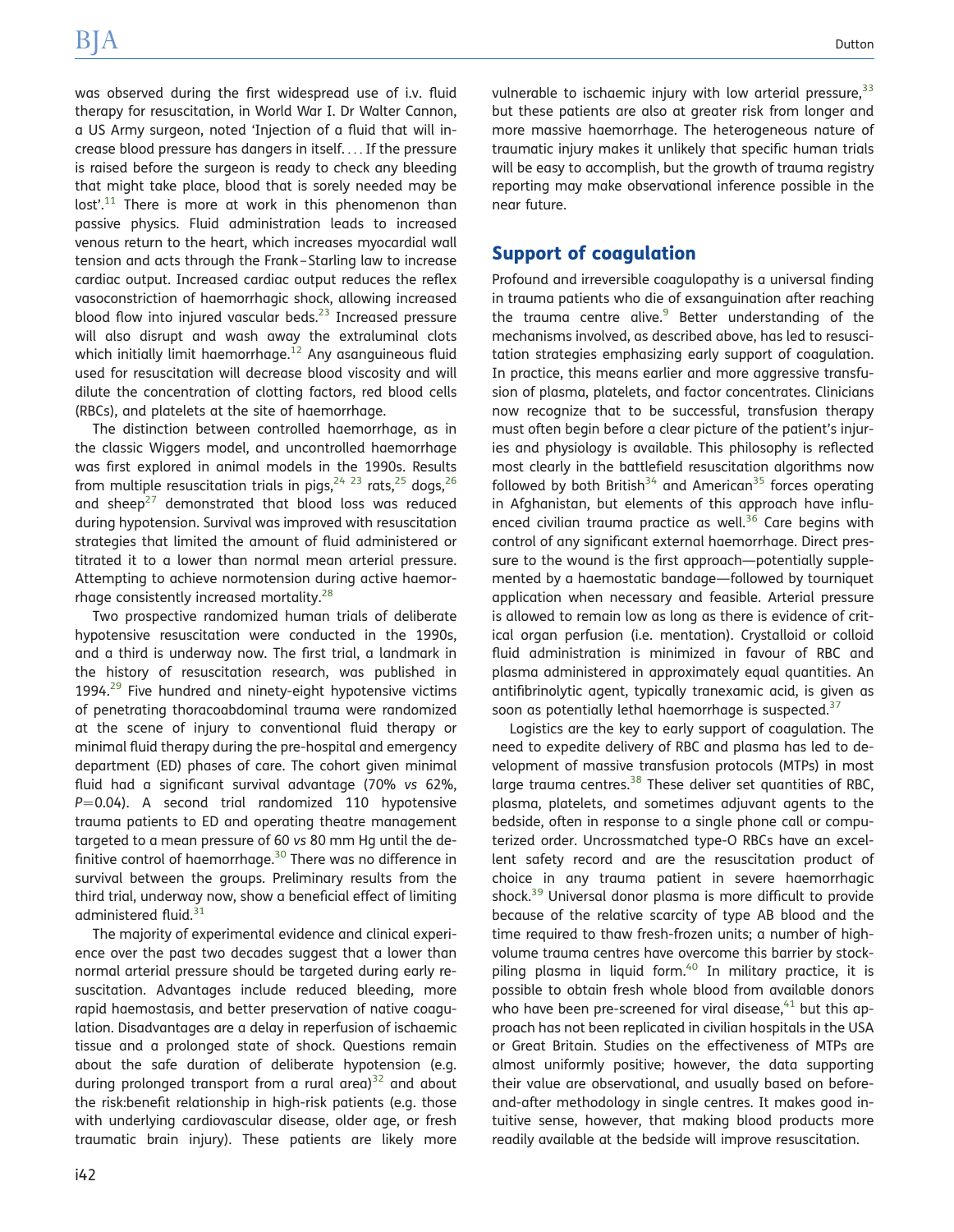The optimal ratio of plasma to RBC units is controversial. Fresh whole blood, the ideal resuscitative fluid, has a ratio of 1:1. Component therapy designed to replicate this can achieve only marginally acceptable levels of RBC, clotting factors, and platelets when the deleterious effects of dilution and storage loss are considered (Fig. 3), $42$  suggesting that any imbalance of one component over another will lead to a critical deficiency. Examination of transfusion practice in large trauma populations demonstrates that overall annual use of plasma and RBC units will be about equal, while retrospectively examining use in patients who survive a massive transfusion (more than 10 units of RBC in 24 h) also demonstrates equal overall requirements for plasma and RBC. $43$  It is worth noting that coagulation factor activity of plasma units can vary, and that some of this variation may be averaged out when a larger number of units are given. Other arguments in favour of earlier and more vigorous use of plasma include the observation of Chowdary and colleagues<sup>[44](#page-7-0)</sup> that relatively large amounts are required for haemostasis, and the previously reported antifibrinolytic activity of plasma compared with normal saline fluid therapy.<sup>[45](#page-7-0)</sup> All of these observations suggest that 1:1 might be a logical starting point for transfusion when the severity of haemorrhage is such that resuscitation must begin before laboratory values are available.

Clinical evidence to support this theory is mixed. Unadjusted retrospective studies of mortality demonstrate a strong association between survival and increased administration of plasma,<sup>46</sup> but these studies are flawed by the heterogeneous nature of the patients included and the real-world logistics of transfusion. More severely injured patients are bleeding faster, and are more likely to die after receiving RBC but before plasma can reach the bedside. When survival bias is accounted for, results are equivocal. $47$  A recent review of more than 20 studies of plasma:RBC ratio in clinical practice made this phe-nomenon clear;<sup>[48](#page-7-0)</sup> studies that attempt to control for survival bias show mixed results, with some demonstrating a mild benefit to increasing plasma ratio and others showing no effect. The most recent published work in this area used the concept of instantaneous plasma deficit (RBC units–plasma units) in surviving patients at each hour after trauma centre admission to show that a smaller deficit was associated with improved survival, but only in the first 2 h of care.<sup>[49](#page-7-0)</sup> More than anything, this study demonstrated the time-dependent nature of acute haemorrhagic shock. To date, no prospective trials comparing different resuscitation ratios have been published, although several are now underway.

Critics of ratio-based resuscitation algorithms note that different patients, with different injuries, must logically require different treatments. Distrust of the empiric approach has lent increased urgency to improving the speed and specificity of early diagnostic technology. For actively bleeding patients, this means point-of-care coagulation testing. Several studies of the use of whole-blood viscoelastic testing to guide resuscitation are now underway, and preliminary results are encouraging. Unlike traditional prothrombin time and partial thromboplastin time testing, viscoelastic tests can also assess some aspects of platelet function, fibrinogen level, and fibrinolysis. Viscoelastic testing may also be used to guide factor-based resuscitation. Rather than 'shotgun therapy' with plasma, some centres are studying directed administration of prothrombin-complex concentrates, fibrinogen, other single-factor concentrates (e.g. factor VIIa), and platelets.<sup>[50 51](#page-7-0)</sup> It remains to be seen if this approach will provide more rapid haemostasis or reduce the long-term morbidities associated with plasma transfusion.

Early support of coagulation includes administration of an antifibrinolytic compound, typically tranexamic acid, in an



Fig 3 Dilution and storage loss reduce the effectiveness of component blood product therapy compared with fresh whole blood. Adopted from Armand and Hess with permission.<sup>[42](#page-7-0)</sup>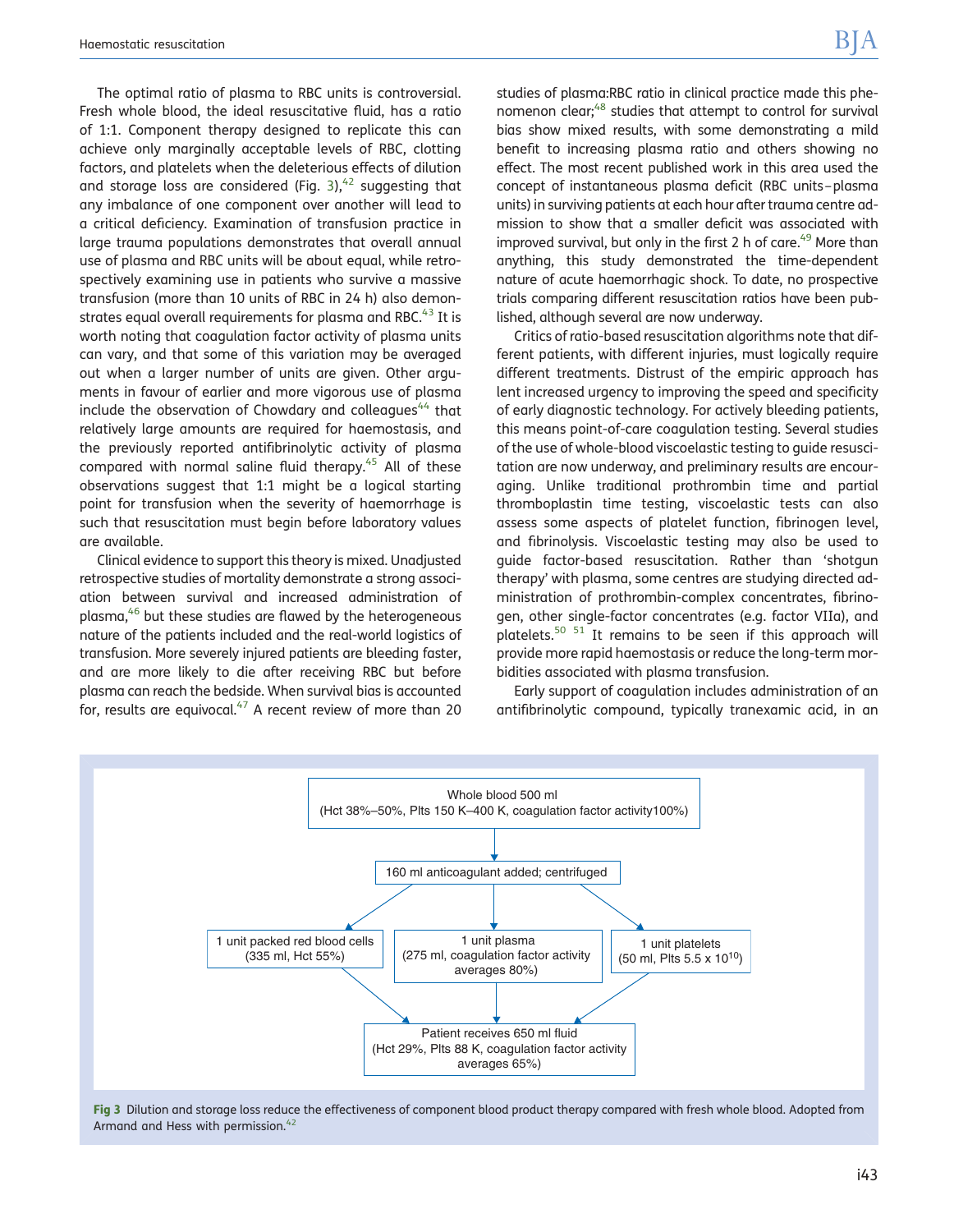effort to preserve clot stability during resuscitation. The very large CRASH-2 trial randomized 20 000 trauma patients worldwide to receive either placebo or tranexamic acid within hours of admission, and demonstrated a significant survival benefit with this therapy.<sup>52</sup> Curiously, there was no difference in transfusion requirements between the groups, suggesting that tranexamic acid may have effects in addition to antifibrinolysis. The earlier the drug was administered, the more positive the effect. An observational trial from the battlefield has corroborated the findings of CRASH-2, $37$  and most trauma centres worldwide now include this step in their trauma resuscitation protocol.

#### Restoring tissue perfusion

One component of modern resuscitation practice has been postulated as beneficial, and included in military and civilian algorithms,  $34\,53$  $34\,53$  but never effectively studied. This is the early and aggressive administration of anaesthetic agents to reduce sympathetic outflow and dilate constricted vascular beds. In a perfect world, one in which anaesthetics did not have side-effects, every trauma patient would be deeply anaesthetized during ED assessment and damage control surgery. This approach has emotional and psychological benefits, and is what most prospective patients would strongly prefer. Unfortunately, any medication which reduces consciousness or pain will also reduce sympathetic outflow, and thus cardiac output.<sup>[54](#page-7-0)</sup> Many common anaestheticspropofol, midazolam, the volatile gases—are direct vasodilators and negative inotropes, but even those that are relatively 'safe' in euvolaemic patients (e.g. ketamine, opioids, etomidate) can cause precipitous hypotension and even pulseless cardiac arrest when administered to a patient in haemorrhagic shock. The hypotensive consequences of both direct vasodilation and indirect reduction in catecholamine release are further exacerbated by intubation and institution of positive pressure ventilation.

Concern with making a bad situation worse limits the depth of anaesthesia provided to unstable trauma patients in many centres. There have been no controlled studies assessing anaesthetic depth with brain-activity monitors during severe haemorrhage, but it is not unusual to observe haemorrhagic shock patients in the operating theatre who have received only small doses of an amnestic (e.g. scopolamine), a neuromuscular blocking agent, and no other analgesics or sedatives. While this does allow for preservation of native vasoconstrictive mechanisms, and thus more arterial pressure with less fluid administered, it is also sustaining the pathophysiology of shock: profound tissue and organ system ischaemia. It is possible that long-term outcomes will be improved by titrated administration of fluids and anaesthetics, targeting a high-flow, low-pressure vasodilated state that restores tissue perfusion without raising arterial pressure high enough to increase bleeding. With modern i.v. access, rapid infusion devices, and fast-onset medications, the anaesthesiologist has the capability to perform this titration in real time, for example, alternating small boluses of fluid (200 ml) with small doses of fentanyl (50-100  $\mu$ g) until a deep level of anaesthesia is attained. This would allow for increased tissue perfusion, leading to less release of fibrinolytic and inflammatory compounds, without increasing the rate of haemorrhage.

This theory is rooted in the pathophysiology of shock. It explains the observed difference in perioperative survival for equivalent degrees of massive transfusion between trauma patients (11% in a recent study)<sup>53</sup> and elective surgery patients (2-5%).<sup>[55](#page-7-0)</sup> It may also explain some of the improved survival seen in animal models of deliberate hypotension, relative to human studies, because experimental animals must be adequately anaesthetized (for both ethical and logistic reasons). To date, however, there are no clinical studies which have evaluated the early use of deep anaesthesia in trauma patients.

# Current and future research directions

The following list summarizes controversial issues in resuscitation practice, and areas of ongoing research:

- † Definition of the acceptable depth and duration of deliberate hypotension; development of 'shock monitors' that can help guide resuscitation.
- † Comparison of plasma:platelet:RBC ratios for empiric resuscitation, and assessment of the risk:benefit ratio for transfusion therapy in general.
- The ideal role for isolated factor and platelet products.
- Development of point-of-care coagulation monitors; validation of their ability to improve outcomes.
- Further study of endothelial function during haemorrhagic shock and recovery.
- Study of the use of anaesthetic agents during resuscitation, and the impact of depth of anaesthesia on survival and morbidity.

# Conclusion

Ideal resuscitation for the actively haemorrhaging trauma patient has evolved rapidly in the past decade, and will continue to change in the years to come. Volume replacement, transfusion of blood products, inflammatory mediation, and anaesthetic management are all important to outcome, and all deserving of further clinical study. Data from military and civilian trauma care suggest that outcomes are improv-ing,<sup>[56 57 58](#page-7-0)</sup> a trend that will continue with further research in this active area of clinical science.

# Declaration of interest

R.P.D. has recently served on the Data Monitoring Committee for a clinical resuscitation trial using MPOX4, an oxygen therapeutic manufactured by Sangart, Inc.

# Funding

None.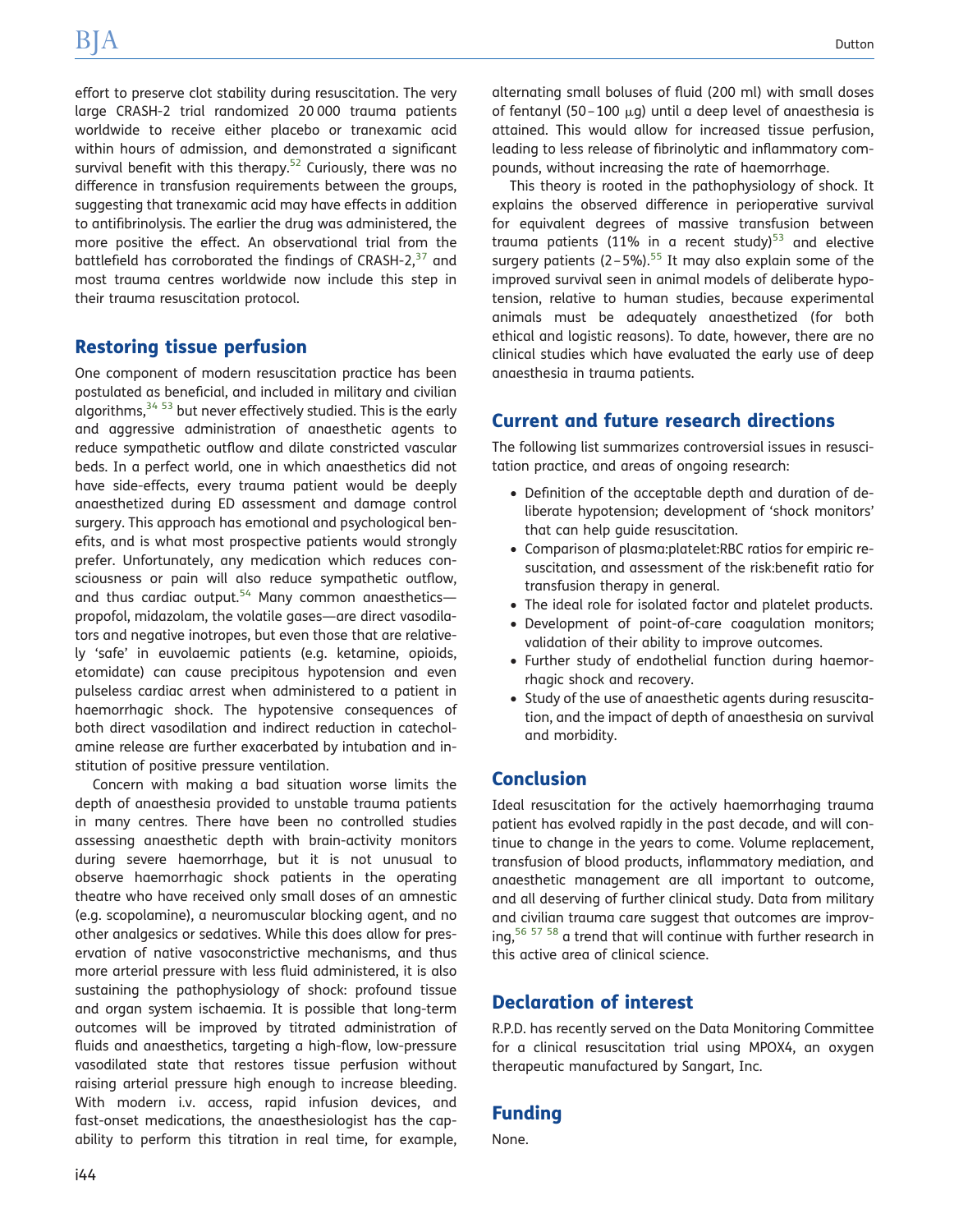#### <span id="page-6-0"></span>References

- 1 Dutton RP. Current concepts in hemorrhagic shock. Anesthesiol Clin North Am 2007: 25: 23 –34
- 2 Reilly PM, Bulkley GB. Vasoactive mediators and splanchnic perfusion. Crit Care Med 1993; 21: S55–68
- 3 Chaudry IH, Bland KI. Cellular mechanisms of injury after major trauma. Br J Surg 2009; 96: 1097–8
- Brohi K, Cohen MJ, Ganter MT, et al. Acute coagulopathy of trauma: hypoperfusion induces systemic anticoagulation and hyperfibrinolysis. J Trauma 2008; 64: 1211–7
- 5 Murakami H, Gando S, Hayakawa M, et al. Disseminated intravascular coagulation (DIC) at an early phase of trauma continuously proceeds to DIC at a late phase of trauma. Clin Appl Thromb Hemost 2012; 18: 364
- 6 Brohi K, Singh J, Heron M, Coats T. Acute traumatic coagulopathy. J Trauma 2003; 54: 1127–30
- 7 Hess JR, Lindell AL, Stansbury LG, Dutton RP, Scalea TM. The prevalence of abnormal results of conventional coagulation tests on admission to a trauma centre. Transfusion 2009; 49: 34–9
- 8 MacLeod JB, Lynn M, McKenney MG, et al. Early coagulopathy predicts mortality in trauma. J Trauma 2003; 55: 39 –44
- 9 Cosgriff N, Moore EE, Sauaia A, Kenny-Moynihan M, Burch JM, Galloway B. Predicting life-threatening coagulopathy in the massively transfused trauma patient: hypothermia and acidoses revisited. J Trauma 1997; 42: 857–61
- 10 Nees JE, Hauser CJ, Shippy C, State D, Shoemaker WC. Comparison of cardiorespiratory effects of crystalline hemoglobin, whole blood, albumin, and Ringer's lactate in the resuscitation of hemorrhagic shock in dogs. Surgery 1978; 83: 639 –47
- 11 Cannon WB, Fraser J, Cowell EM. The preventive treatment of wound shock. J Am Med Assoc 1918; 70: 618–21
- 12 Shaftan GW, Chiu CJ, Dennis C, et al. Fundamentals of physiologic control of arterial haemorrhage. Surgery 1965; 58: 851–6
- 13 Chappell D, Jacob M, Hofmann-Kiefer K, Conzen P, Rehm M. A rational approach to perioperative fluid management. Anesthesiology 2008; 109: 723–40
- 14 Rhee P, Wang D, Ruff P, et al. Human neutrophil activation and increased adhesion by various resuscitation fluids. Crit Care Med 2000; 28: 74–8
- 15 Dutton RP. Shock management. In: Smith C, ed. Trauma Anesthesia: Basic and Clinical Aspects. Cambridge: Cambridge University Press, 2008; 55–68
- 16 Duchesne JC, Islam TM, Stuke L, et al. Haemostatic resuscitation during surgery improves survival in patients with traumaticinduced coagulopathy. J Trauma 2009; 67: 33 –7
- 17 Abramson D, Scalea TM, Hitchcock R, et al. Lactate clearance and survival following injury. J Trauma 1993; 35: 584-8
- 18 Blow O, Magliore L, Claridge JA, Butler K, Young JS. The golden hour and the silver day: detection and correction of occult hypoperfusion within 24 hours improves outcome from major trauma. J Trauma 1999; 47: 964 –9
- 19 Doyle GS, Taillac PP. Tourniquets: a review of current use with proposals for expanded prehospital use. Prehosp Emerg Care 2008; 12: 241 –56
- 20 Rotondo MF, Schwab CW, McGonigal MD, et al. 'Damage control': an approach for improved survival in exsanguinating penetrating abdominal injury. J Trauma 1993; 35: 375 –82
- 21 Scalea TM, Boswell SA, Scott JD, Mitchell KA, Kramer ME, Pollak AN. External fixation as a bridge to intramedullary nailing for patients with multiple injuries and with femur

fractures: damage control orthopedics. J Trauma 2000; 48: 613–21

- 22 Cirocchi R, Abraha I, Montedori A, et al. Damage control surgery for abdominal trauma. Cochrane Database Syst Rev 2010; 20: CD007438
- 23 Burris D, Rhee P, Kaufmann C, et al. Controlled resuscitation for uncontrolled hemorrhagic shock. J Trauma 1999; 46: 216–23
- 24 Stern SA, Dronen SC, Birrer P, et al. Effect of blood pressure on haemorrhage volume and survival in a near-fatal haemorrhage model incorporating a vascular injury. Ann Emerg Med 1993; 22: 155 –63
- 25 Capone A, Safar P, Stezoski SW, et al. Uncontrolled hemorrhagic shock outcome model in rats. Resuscitation 1995; 29: 143–52
- 26 Smail N, Wang P, Cioffi WG, et al. Resuscitation after uncontrolled venous haemorrhage: does increased resuscitation volume improve regional perfusion? J Trauma 1998; 44: 701–8
- 27 Sakles JC, Sena MJ, Knight DA, et al. Effect of immediate fluid resuscitation on the rate, volume, and duration of pulmonary vascular haemorrhage in a sheep model of penetrating thoracic trauma. Ann Emerg Med 1997; 29: 392–9
- 28 Shoemaker WC, Peitzman AB, Bellamy R, et al. Resuscitation from severe haemorrhage. Crit Care Med 1996; 24: S12-23
- 29 Bickell WH, Wall MJ Jr, Pepe PE, et al. Immediate versus delayed resuscitation for hypotensive patients with penetrating torso injuries. N Engl J Med 1994; 331: 1105-9
- 30 Dutton RP, Mackenzie CF, Scalea TM. Hypotensive resuscitation during active haemorrhage: impact on in-hospital mortality. J Trauma 2002; 52: 1141–6
- 31 Morrison CA, Carrick MM, Norman MA, et al. Hypotensive resuscitation strategy reduces transfusion requirements and severe postoperative coagulopathy in trauma patients with hemorrhagic shock: preliminary results of a randomized controlled trial. J Trauma 2011; 70: 652 –63
- 32 Li T, Zhu Y, Hu Y, et al. Ideal permissive hypotension to resuscitate uncontrolled hemorrhagic shock and the tolerance time in rats. Anesthesiology 2011; 114: 111 –9
- 33 Chesnut RM, Marshall LF, Klauber MR, et al. The role of secondary brain injury in determining outcome from severe head injury. J Trauma 1993; 34: 216 –22
- 34 Dawes R, Thomas GO. Battlefield resuscitation. Curr Opin Crit Care 2009; 15: 527–35
- 35 Beekley AC, Starnes BW, Sebesta JA. Lessons learned from modern military surgery. Surg Clin North Am 2007; 87: 157 –84
- 36 Duchesne JC, Barbeau JM, Islam TM, Wahl G, Greiffenstein P, McSwain NE Jr. Damage control resuscitation: from emergency department to the operating room. Am Surg 2011; 77:  $201 - 6$
- 37 Morrison JJ, Dubose JJ, Rasmussen TE, Midwinter MJ. Military Application of Tranexamic Acid in Trauma Emergency Resuscitation (MATTERs) Study. Arch Surg 2012; 147: 113–9
- 38 Cotton BA, Gunter OL, Isbell J, et al. Damage control hematology: the impact of a trauma exsanguination protocol on survival and blood product utilization. J Trauma 2008; 64: 1177–82
- 39 Dutton RP, Shih D, Edelman BB, Hess JR, Scalea TM. Safety of uncrossmatched type-O red cells for resuscitation from hemorrhagic shock. J Trauma 2005; 59: 1445–9
- 40 Duchesne JC, Hunt JP, Wahl G, et al. Review of current blood transfusions strategies in a mature level I trauma centre: were we wrong for the last 60 years? J Trauma 2008; 65: 272–6
- 41 Spinella PC, Perkins JG, Grathwohl KW, Beekley AC, Holcomb JB. Warm fresh whole blood is independently associated with